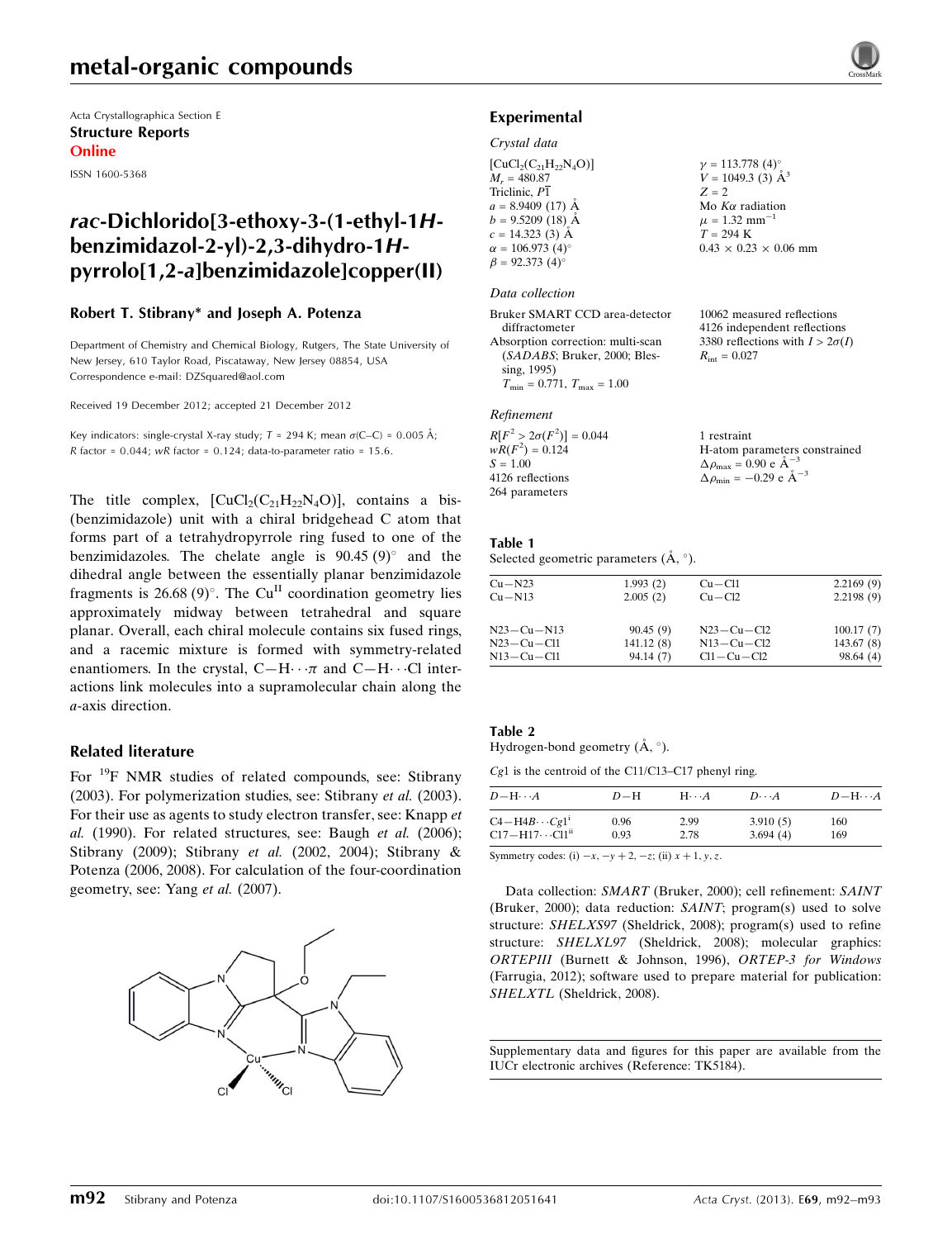### References

- [Baugh, L. S., Sissano, J. A., Kacker, S., Berluche, E., Stibrany, R. T., Schulz, D.](https://scripts.iucr.org/cgi-bin/cr.cgi?rm=pdfbb&cnor=tk5184&bbid=BB1) N. & Rucker, S. P. (2006). [J. Polymer Sci. Part A: Polymer Chem.](https://scripts.iucr.org/cgi-bin/cr.cgi?rm=pdfbb&cnor=tk5184&bbid=BB1) 44, 1817– [1840.](https://scripts.iucr.org/cgi-bin/cr.cgi?rm=pdfbb&cnor=tk5184&bbid=BB1)
- [Blessing, R. H. \(1995\).](https://scripts.iucr.org/cgi-bin/cr.cgi?rm=pdfbb&cnor=tk5184&bbid=BB2) Acta Cryst. A51, 33–38.
- Bruker (2000). SAINT, SMART and SADABS[. Bruker AXS Inc., Madison,](https://scripts.iucr.org/cgi-bin/cr.cgi?rm=pdfbb&cnor=tk5184&bbid=BB3) [Wisconsin, USA.](https://scripts.iucr.org/cgi-bin/cr.cgi?rm=pdfbb&cnor=tk5184&bbid=BB3)
- [Burnett, M. N. & Johnson, C. K. \(1996\).](https://scripts.iucr.org/cgi-bin/cr.cgi?rm=pdfbb&cnor=tk5184&bbid=BB4) ORTEPIII Report ORNL-6895. Oak [Ridge National Laboratory, Tennessee, USA.](https://scripts.iucr.org/cgi-bin/cr.cgi?rm=pdfbb&cnor=tk5184&bbid=BB4)
- [Farrugia, L. J. \(2012\).](https://scripts.iucr.org/cgi-bin/cr.cgi?rm=pdfbb&cnor=tk5184&bbid=BB5) J. Appl. Cryst. 45, 849–854.
- [Knapp, S., Keenan, T. P., Zhang, X., Fikar, R., Potenza, J. A. & Schugar, H. J.](https://scripts.iucr.org/cgi-bin/cr.cgi?rm=pdfbb&cnor=tk5184&bbid=BB6) (1990). [J. Am. Chem. Soc.](https://scripts.iucr.org/cgi-bin/cr.cgi?rm=pdfbb&cnor=tk5184&bbid=BB6) 112, 3452–3464.
- [Sheldrick, G. M. \(2008\).](https://scripts.iucr.org/cgi-bin/cr.cgi?rm=pdfbb&cnor=tk5184&bbid=BB7) Acta Cryst. A64, 112–122.
- Stibrany, R. T. (2003). [Copper-Based Olefin Polymerization Catalysts: High-](https://scripts.iucr.org/cgi-bin/cr.cgi?rm=pdfbb&cnor=tk5184&bbid=BB8)[Pressure](https://scripts.iucr.org/cgi-bin/cr.cgi?rm=pdfbb&cnor=tk5184&bbid=BB8) <sup>19</sup>F NMR Catalyst Probe, ACS Symp. Ser. 857, Beyond Metallocenes[, edited by G. G. Hlatky & A. O. Patil, pp. 210–221.](https://scripts.iucr.org/cgi-bin/cr.cgi?rm=pdfbb&cnor=tk5184&bbid=BB8) [Washington, DC: ACS Press.](https://scripts.iucr.org/cgi-bin/cr.cgi?rm=pdfbb&cnor=tk5184&bbid=BB8)
- [Stibrany, R. T. \(2009\).](https://scripts.iucr.org/cgi-bin/cr.cgi?rm=pdfbb&cnor=tk5184&bbid=BB9) J. Chem. Crystallogr. 39, 719–722.
- [Stibrany, R. T., Lobanov, M. V., Schugar, H. J. & Potenza, J. A. \(2004\).](https://scripts.iucr.org/cgi-bin/cr.cgi?rm=pdfbb&cnor=tk5184&bbid=BB10) Inorg. Chem. 43[, 1472–1480.](https://scripts.iucr.org/cgi-bin/cr.cgi?rm=pdfbb&cnor=tk5184&bbid=BB10)
- [Stibrany, R. T. & Potenza, J. A. \(2006\). Private communication \(refcode](https://scripts.iucr.org/cgi-bin/cr.cgi?rm=pdfbb&cnor=tk5184&bbid=BB11) [TEVJAG\). CCDC, Cambridge, England.](https://scripts.iucr.org/cgi-bin/cr.cgi?rm=pdfbb&cnor=tk5184&bbid=BB11)
- [Stibrany, R. T. & Potenza, J. A. \(2008\).](https://scripts.iucr.org/cgi-bin/cr.cgi?rm=pdfbb&cnor=tk5184&bbid=BB12) Acta Cryst. C64, m213–m216.
- [Stibrany, R. T., Schugar, H. J. & Potenza, J. A. \(2002\).](https://scripts.iucr.org/cgi-bin/cr.cgi?rm=pdfbb&cnor=tk5184&bbid=BB13) Acta Cryst. E58, o1142–  $0.1144$
- [Stibrany, R. T., Schulz, D. N., Kacker, S., Patil, A. O., Baugh, L. S., Rucker, S. P.,](https://scripts.iucr.org/cgi-bin/cr.cgi?rm=pdfbb&cnor=tk5184&bbid=BB14) [Zushma, S., Berluche, E. & Sissano, J. A. \(2003\).](https://scripts.iucr.org/cgi-bin/cr.cgi?rm=pdfbb&cnor=tk5184&bbid=BB14) Macromolecules, 36, 8584– [8586.](https://scripts.iucr.org/cgi-bin/cr.cgi?rm=pdfbb&cnor=tk5184&bbid=BB14)
- [Yang, L., Powell, D. R. & Houser, R. P. \(2007\).](https://scripts.iucr.org/cgi-bin/cr.cgi?rm=pdfbb&cnor=tk5184&bbid=BB15) Dalton Trans. pp. 955–964.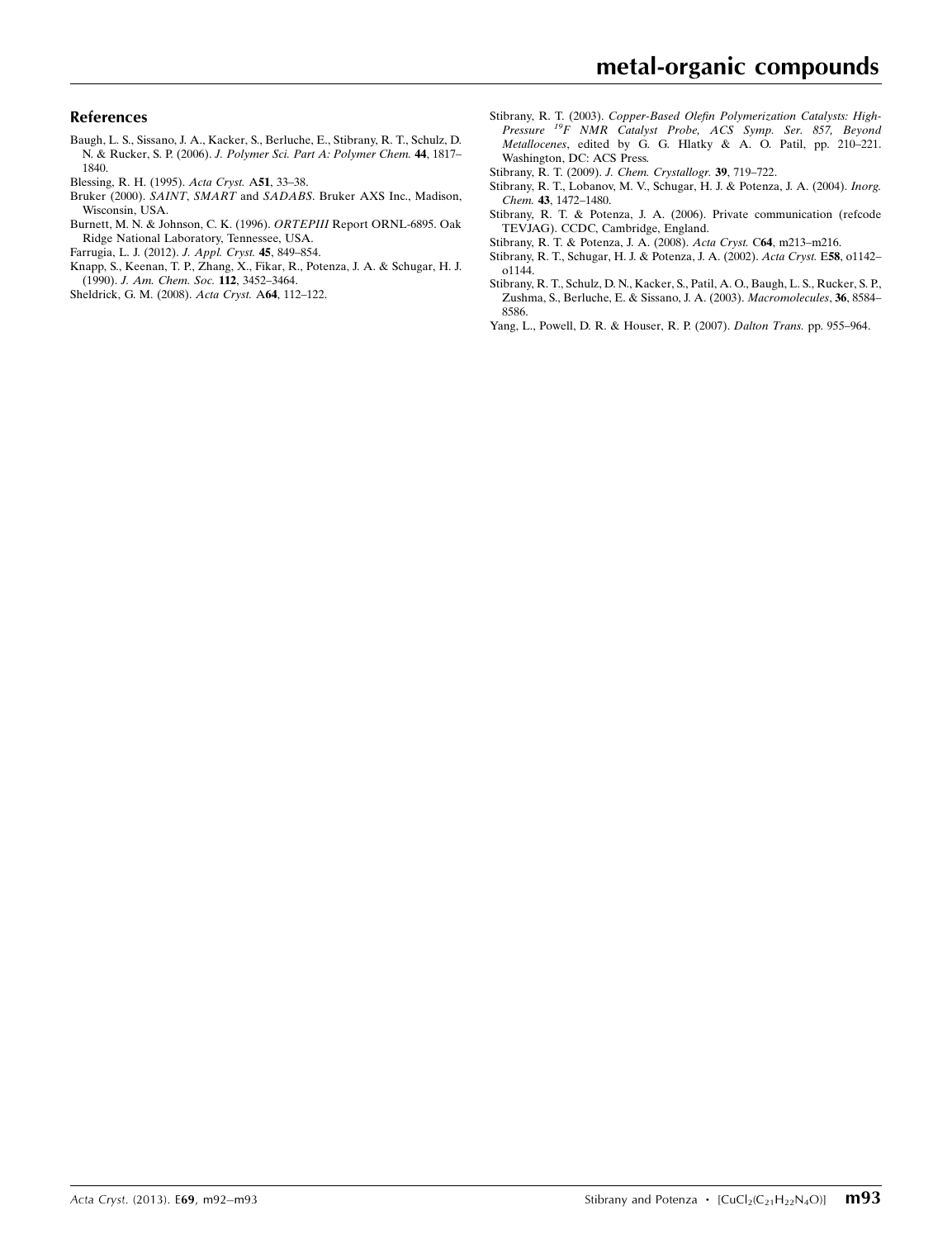# **supporting information**

*Acta Cryst.* (2013). E**69**, m92–m93 [doi:10.1107/S1600536812051641]

## *rac***-Dichlorido[3-ethoxy-3-(1-ethyl-1***H***-benzimidazol-2-yl)-2,3-dihydro-1***H***pyrrolo[1,2-***a***]benzimidazole]copper(II)**

## **Robert T. Stibrany and Joseph A. Potenza**

### **S1. Comment**

The title complex (I), Fig. 1, was prepared as part of our long-term interest in the chemistry of bis(imidazoles), bis- (benzimidazoles), and their complexes with metal ions. These species have demonstrated their usefulness as proton sponges (Stibrany *et al.*, 2002), geometrically constraining ligands (Stibrany *et al.*, 2004), agents to study electron transfer (Knapp *et al.*, 1990), polymerization catalysts (Stibrany *et al.*, 2003), 19F NMR polymerization catalyst probes (Stibrany, 2003), and in the formation of metal-organic copolymers (Stibrany & Potenza, 2008). In this study we extend the ring system with the addition of a fused tetrahydropyyrole.

Only two bis(benzimidazole) ligands containing quaternary bridgehead carbon atoms have been structurally characterized (Fig. 2) II (Stibrany, 2009) and III (Stibrany *et al.*, 2003; Stibrany & Potenza, 2006). Several structures containing bis(benzimidazole) ligands with a single bridgehead carbon atom of the form  $Cu^{II}N_2X_2$ , where *X* is a halogen, have previously been reported (Baugh *et al.*, 2006; Stibrany, 2009; Stibrany *et al.*, 2003; Stibrany & Potenza, 2006; Stibrany & Potenza, 2008). Of those structures, several contain tertiary bridgehead carbon atoms (3′) and the remaining contain quaternary bridgehead carbon atoms (4′). The "bite" angle of the bis(benzimidazole) ligands, which is defined as the N—Cu—N angle and is constrained by the ligand structure. The previously reported average for structures containing (4′) carbon bridgehead atoms was reported as 90.4 (8)° (Stibrany, 2009). This compares favorably with the title structure which is 90.45 (9)° for the N23—Cu—N13 bond angle. The essentially planar benzimidazole fragments are twisted by 26.68 (9)°. A *τ*4 value of 0.53 indicates the coordination geometry is approximately midway between a perfect tetrahedral coordination geometry ( $\tau_4$  = 1) and a perfect square-planar geometry ( $\tau_4$  = 0) (Yang *et al.*, 2007).

### **S2. Experimental**

In a 50 ml Erlenmeyer flask containing acetonitrile (10 ml), CuCl<sub>2</sub>2H<sub>2</sub>O (20 mg) was dissolved. Then *rac*-[3-ethoxy-3-(1-ethylbenzimidazol-2-yl)-4,5- dihydro-pyrrolo[1,2-*a*]benzimidazole] (41 mg) was added to the flask to give a green solution. The flask was sealed in a jar containing diethyl ether designed to allow slow vapor diffusion of diethyl ether. After 3 days, yellow-green plates of the title complex formed.

### **S3. Refinement**

Hydrogen atoms were positioned geometrically using a riding model, with C—H = 0.97 secondary alkyl, 0.96 primary alkyl, and 0.93 Å, and with  $U_{iso}(H) = 1.2 - 1.5U_{eq}(C)$ .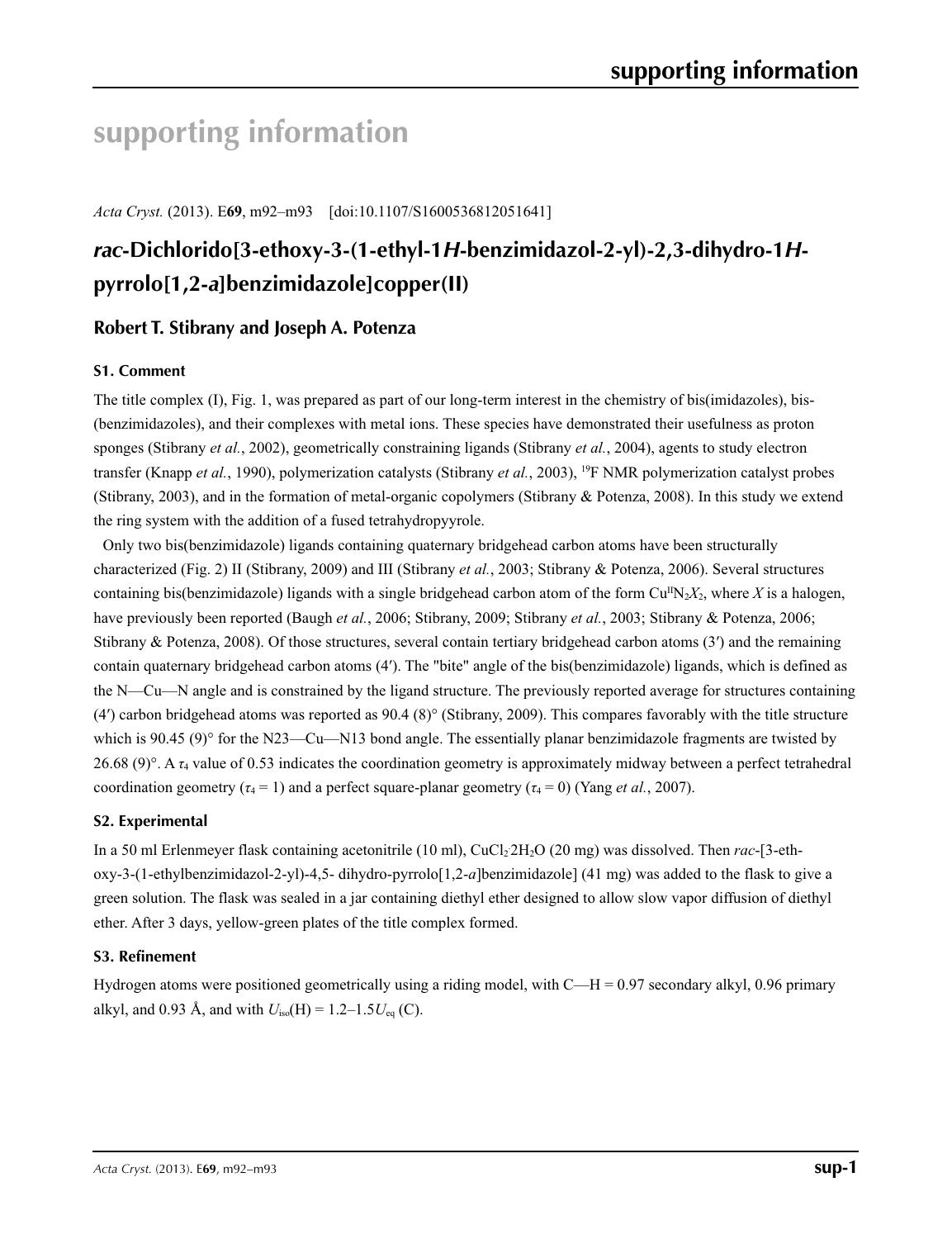

### **Figure 1**

The molecular structure of the title compound (I) showing the atom-numbering scheme. Displacement ellipsoids are shown at the 40% probability level. H atoms are shown as spheres of arbitrary radius.



## **Figure 2**

Drawings of previously reported quaternary substituted bis(benzimidazoles).

## *rac***-Dichlorido[3-ethoxy-3-(1-ethyl-1***H***-benzimidazol-2-yl)-2,3- dihydro-1***H***-pyrrolo[1,2** *a***]benzimidazole]copper(II)**

### *Crystal data*

| $[CuCl2(C21H22N4O)]$                |
|-------------------------------------|
| $M_r = 480.87$                      |
| Triclinic, P1                       |
| Hall symbol: -P 1                   |
| $a = 8.9409(17)$ Å                  |
| $b = 9.5209(18)$ Å                  |
| $c = 14.323(3)$ Å                   |
| $\alpha$ = 106.973 (4) <sup>o</sup> |
| $\beta$ = 92.373 (4) <sup>o</sup>   |
| $\gamma = 113.778(4)$ °             |
| $V = 1049.3$ (3) Å <sup>3</sup>     |
|                                     |

 $Z = 2$  $F(000) = 494$  $D_x = 1.522$  Mg m<sup>-3</sup> Mo *Kα* radiation, *λ* = 0.71073 Å Cell parameters from 897 reflections  $\theta$  = 5.0–50.8°  $\mu = 1.32$  mm<sup>-1</sup> *T* = 294 K Cleaved plate, yellow-green  $0.43 \times 0.23 \times 0.06$  mm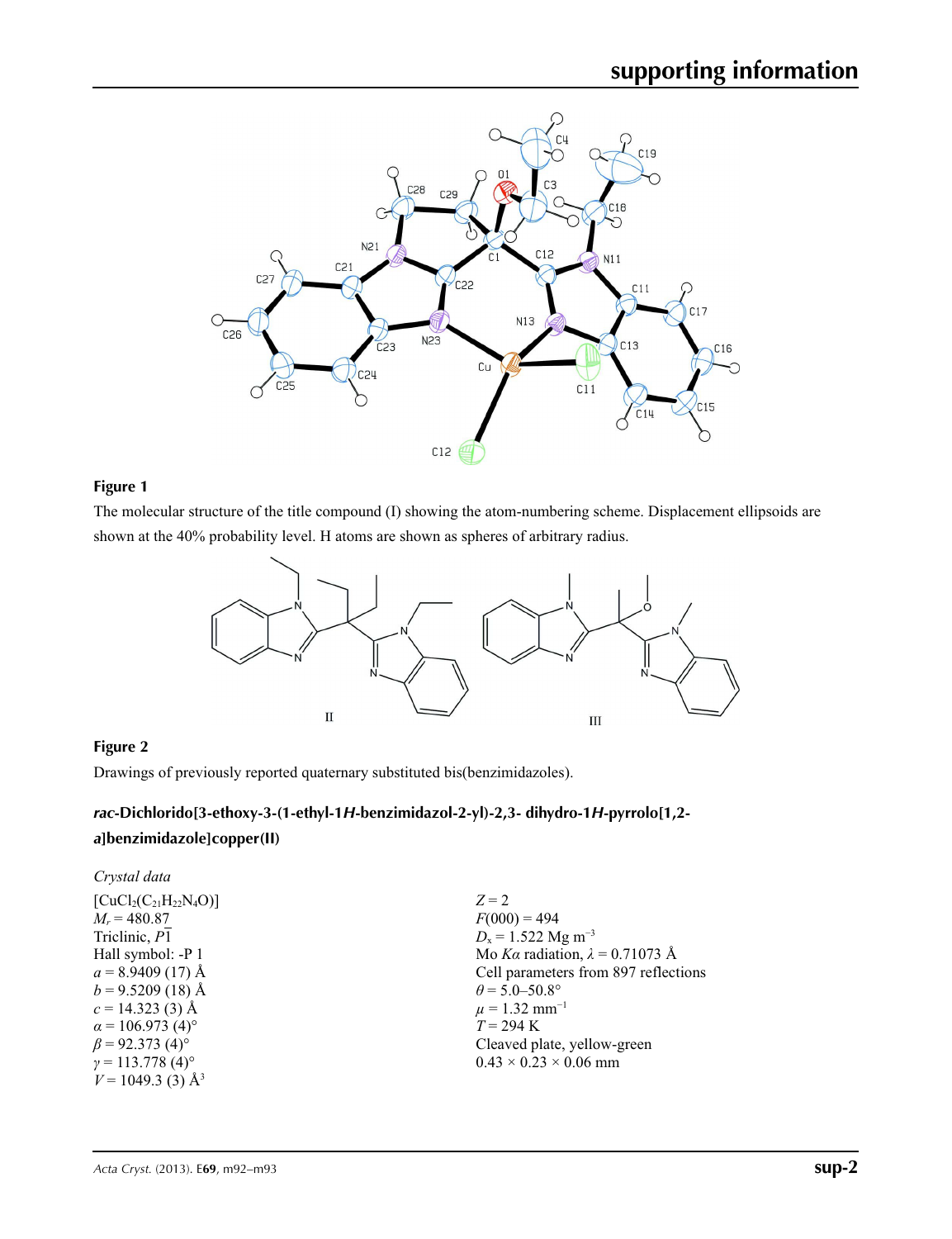*Data collection*

| Bruker SMART CCD area-detector                  | 10062 measured reflections                                              |
|-------------------------------------------------|-------------------------------------------------------------------------|
| diffractometer                                  | 4126 independent reflections                                            |
| Radiation source: fine-focus sealed tube        | 3380 reflections with $I > 2\sigma(I)$                                  |
| Graphite monochromator                          | $R_{\rm int} = 0.027$                                                   |
| $\varphi$ and $\omega$ scans                    | $\theta_{\text{max}} = 26.1^{\circ}, \theta_{\text{min}} = 2.4^{\circ}$ |
| Absorption correction: multi-scan               | $h = -11 \rightarrow 11$                                                |
| (SADABS; Bruker, 2000; Blessing, 1995)          | $k = -11 \rightarrow 11$                                                |
| $T_{\min} = 0.771$ , $T_{\max} = 1.00$          | $l = -17 \rightarrow 17$                                                |
| Refinement                                      |                                                                         |
| Refinement on $F^2$                             | Secondary atom site location: difference Fourier                        |
| Least-squares matrix: full                      | map                                                                     |
| $R[F^2 > 2\sigma(F^2)] = 0.044$                 | Hydrogen site location: inferred from                                   |
| $wR(F^2) = 0.124$                               | neighbouring sites                                                      |
| $S = 1.00$                                      | H-atom parameters constrained                                           |
| 4126 reflections                                | $w = 1/[\sigma^2(F_0^2) + (0.0832P)^2 + 0.250P]$                        |
| 264 parameters                                  | where $P = (F_0^2 + 2F_c^2)/3$                                          |
| 1 restraint                                     | $(\Delta/\sigma)_{\text{max}} = 0.001$                                  |
| Primary atom site location: structure-invariant | $\Delta\rho_{\rm max}$ = 0.90 e Å <sup>-3</sup>                         |
| direct methods                                  | $\Delta\rho_{\rm min} = -0.29 \text{ e A}^{-3}$                         |

### *Special details*

**Geometry**. All e.s.d.'s (except the e.s.d. in the dihedral angle between two l.s. planes) are estimated using the full covariance matrix. The cell e.s.d.'s are taken into account individually in the estimation of e.s.d.'s in distances, angles and torsion angles; correlations between e.s.d.'s in cell parameters are only used when they are defined by crystal symmetry. An approximate (isotropic) treatment of cell e.s.d.'s is used for estimating e.s.d.'s involving l.s. planes.

**Refinement**. Refinement of  $F^2$  against ALL reflections. The weighted *R*-factor  $wR$  and goodness of fit *S* are based on  $F^2$ , conventional *R*-factors *R* are based on *F*, with *F* set to zero for negative  $F^2$ . The threshold expression of  $F^2 > \sigma(F^2)$  is used only for calculating *R*-factors(gt) *etc*. and is not relevant to the choice of reflections for refinement. *R*-factors based on *F*<sup>2</sup> are statistically about twice as large as those based on *F*, and *R*- factors based on ALL data will be even larger.

*Fractional atomic coordinates and isotropic or equivalent isotropic displacement parameters (Å<sup>2</sup>)* 

|                  | $\mathcal{X}$  | $\mathcal{Y}$ | z           | $U_{\rm iso}*/U_{\rm eq}$ |  |
|------------------|----------------|---------------|-------------|---------------------------|--|
| Cu               | $-0.05985(4)$  | 1.12548(4)    | 0.28616(3)  | 0.04148(15)               |  |
| C <sub>11</sub>  | $-0.11321(11)$ | 1.17616(13)   | 0.15011(7)  | 0.0642(3)                 |  |
| Cl2              | $-0.17411(11)$ | 1.26316(11)   | 0.38646(7)  | 0.0588(2)                 |  |
| O <sub>1</sub>   | 0.0067(3)      | 0.7244(3)     | 0.15123(16) | 0.0505(5)                 |  |
| N <sub>1</sub>   | 0.3553(3)      | 1.0483(3)     | 0.21160(19) | 0.0420(6)                 |  |
| N13              | 0.1575(3)      | 1.1244(3)     | 0.25783(17) | 0.0375(5)                 |  |
| N <sub>21</sub>  | $-0.0518(3)$   | 0.7479(3)     | 0.36364(18) | 0.0410(5)                 |  |
| N <sub>23</sub>  | $-0.1091(3)$   | 0.9408(3)     | 0.33722(18) | 0.0411(5)                 |  |
| C <sub>1</sub>   | 0.0961(3)      | 0.8415(3)     | 0.2462(2)   | 0.0385(6)                 |  |
| C <sub>3</sub>   | $-0.0847(5)$   | 0.7703(5)     | 0.0917(3)   | 0.0678(10)                |  |
| H <sub>3</sub> A | $-0.0093$      | 0.8600        | 0.0729      | $0.081*$                  |  |
| H3B              | $-0.1594$      | 0.8052        | 0.1287      | $0.081*$                  |  |
| C <sub>4</sub>   | $-0.1818(6)$   | 0.6250(7)     | 0.0011(3)   | 0.1055(19)                |  |
| H <sub>4</sub> A | $-0.1073$      | 0.5879        | $-0.0329$   | $0.158*$                  |  |
| H4B              | $-0.2395$      | 0.6545        | $-0.0421$   | $0.158*$                  |  |
| H <sub>4</sub> C | $-0.2607$      | 0.5393        | 0.0203      | $0.158*$                  |  |
|                  |                |               |             |                           |  |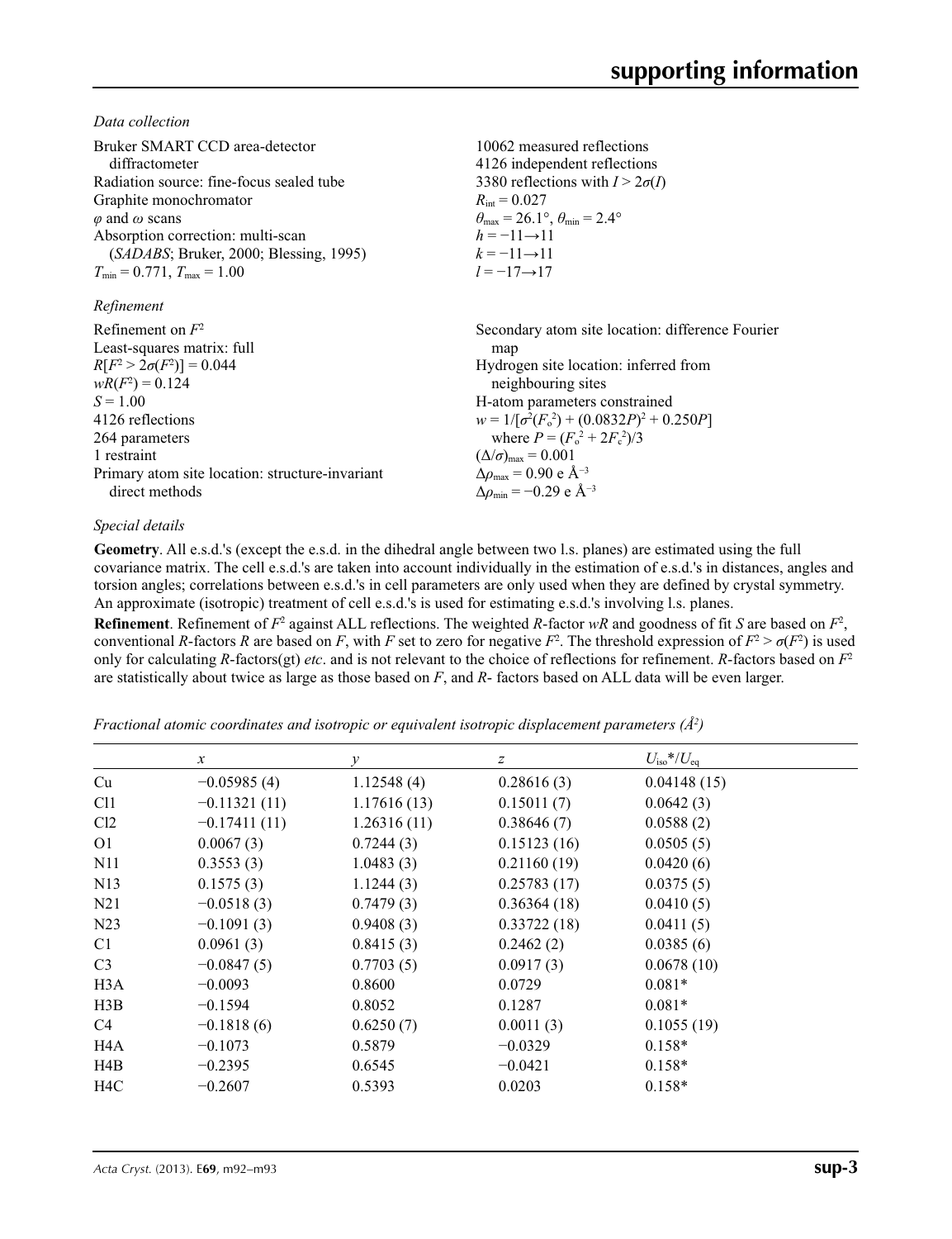| C11               | 0.4096(3)    | 1.2079(3) | 0.2130(2) | 0.0397(6)  |
|-------------------|--------------|-----------|-----------|------------|
| C12               | 0.2047(3)    | 1.0057(3) | 0.2399(2) | 0.0365(6)  |
| C13               | 0.2862(3)    | 1.2549(3) | 0.2426(2) | 0.0369(6)  |
| C14               | 0.3060(4)    | 1.4126(4) | 0.2565(2) | 0.0466(7)  |
| H14               | 0.2250       | 1.4460    | 0.2777    | $0.056*$   |
| C15               | 0.4509(4)    | 1.5166(4) | 0.2374(3) | 0.0513(8)  |
| H15               | 0.4679       | 1.6228    | 0.2455    | $0.062*$   |
| C16               | 0.5728(4)    | 1.4675(4) | 0.2062(2) | 0.0516(8)  |
| H16               | 0.6685       | 1.5415    | 0.1933    | $0.062*$   |
| C17               | 0.5561(4)    | 1.3137(4) | 0.1939(2) | 0.0483(7)  |
| H17               | 0.6383       | 1.2816    | 0.1738    | $0.058*$   |
| C18               | 0.4450(4)    | 0.9499(4) | 0.1798(3) | 0.0625(10) |
| <b>H18A</b>       | 0.5629       | 1.0211    | 0.1924    | $0.075*$   |
| H18B              | 0.4279       | 0.8787    | 0.2189    | $0.075*$   |
| C19               | 0.3921(9)    | 0.8517(9) | 0.0753(4) | 0.145(3)   |
| H <sub>19</sub> A | 0.2790       | 0.7719    | 0.0638    | $0.217*$   |
| H19B              | 0.4620       | 0.7976    | 0.0563    | $0.217*$   |
| <b>H19C</b>       | 0.4004       | 0.9206    | 0.0365    | $0.217*$   |
| C21               | $-0.1714(3)$ | 0.7566(3) | 0.4191(2) | 0.0407(6)  |
| C22               | $-0.0218(3)$ | 0.8560(3) | 0.3164(2) | 0.0375(6)  |
| C23               | $-0.2082(3)$ | 0.8786(3) | 0.4025(2) | 0.0397(6)  |
| C <sub>24</sub>   | $-0.3296(4)$ | 0.9138(4) | 0.4451(3) | 0.0535(8)  |
| H <sub>24</sub>   | $-0.3543$    | 0.9952    | 0.4356    | $0.064*$   |
| C <sub>25</sub>   | $-0.4141(4)$ | 0.8241(4) | 0.5026(3) | 0.0575(8)  |
| H25               | $-0.4979$    | 0.8445    | 0.5314    | $0.069*$   |
| C <sub>26</sub>   | $-0.3756(4)$ | 0.7040(4) | 0.5180(2) | 0.0526(8)  |
| H <sub>26</sub>   | $-0.4345$    | 0.6463    | 0.5572    | $0.063*$   |
| C27               | $-0.2544(4)$ | 0.6675(4) | 0.4778(2) | 0.0497(7)  |
| H27               | $-0.2288$    | 0.5876    | 0.4890    | $0.060*$   |
| C28               | 0.0448(4)    | 0.6532(4) | 0.3416(3) | 0.0513(8)  |
| <b>H28A</b>       | $-0.0222$    | 0.5433    | 0.2962    | $0.062*$   |
| H28B              | 0.0945       | 0.6486    | 0.4015    | $0.062*$   |
| C29               | 0.1774(4)    | 0.7556(4) | 0.2925(3) | 0.0492(7)  |
| H <sub>29</sub> A | 0.2095       | 0.6860    | 0.2417    | $0.059*$   |
| H29B              | 0.2755       | 0.8354    | 0.3416    | $0.059*$   |
|                   |              |           |           |            |

*Atomic displacement parameters (Å2 )*

|                 | $I$ <sup>[11]</sup> | $L^{22}$   | $L^{33}$   | $U^{12}$    | $U^{13}$    | $L^{23}$    |
|-----------------|---------------------|------------|------------|-------------|-------------|-------------|
| Cu              | 0.0349(2)           | 0.0438(2)  | 0.0595(3)  | 0.02188(17) | 0.01855(16) | 0.02833(18) |
| C <sub>11</sub> | 0.0509(5)           | 0.0988(7)  | 0.0767(6)  | 0.0443(5)   | 0.0264(4)   | 0.0576(5)   |
| Cl2             | 0.0677(5)           | 0.0548(5)  | 0.0766(6)  | 0.0398(4)   | 0.0346(4)   | 0.0319(4)   |
| O <sub>1</sub>  | 0.0545(13)          | 0.0378(11) | 0.0488(12) | 0.0117(10)  | 0.0105(10)  | 0.0121(9)   |
| N <sub>1</sub>  | 0.0327(12)          | 0.0374(13) | 0.0589(15) | 0.0155(10)  | 0.0175(10)  | 0.0186(11)  |
| N <sub>13</sub> | 0.0279(11)          | 0.0363(12) | 0.0499(13) | 0.0122(10)  | 0.0101(9)   | 0.0187(10)  |
| N <sub>21</sub> | 0.0402(13)          | 0.0358(12) | 0.0511(14) | 0.0155(10)  | 0.0124(10)  | 0.0215(11)  |
| N <sub>23</sub> | 0.0384(13)          | 0.0376(13) | 0.0543(14) | 0.0172(11)  | 0.0173(11)  | 0.0227(11)  |
| C <sub>1</sub>  | 0.0362(14)          | 0.0312(14) | 0.0483(15) | 0.0146(12)  | 0.0098(11)  | 0.0133(12)  |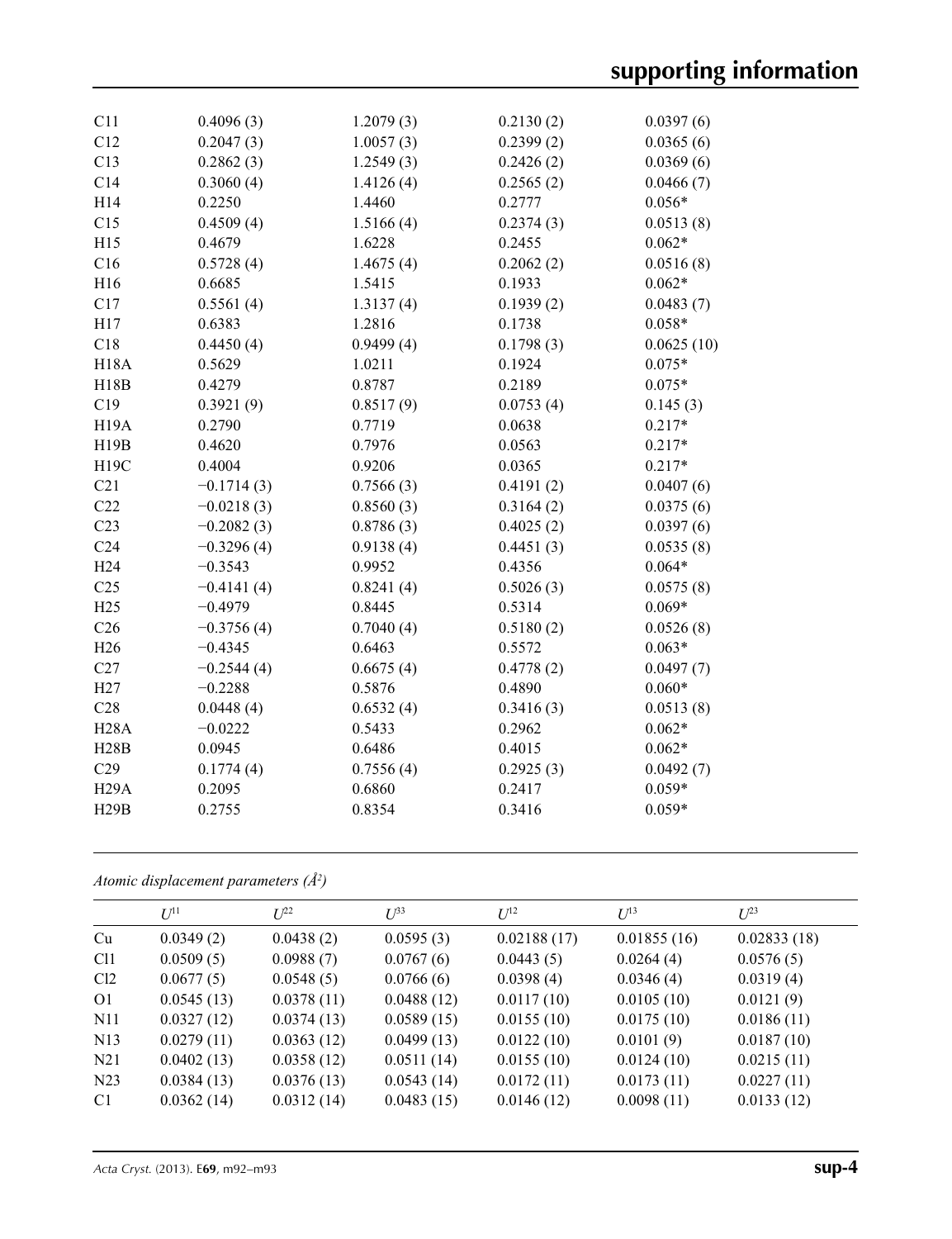| C <sub>3</sub>  | 0.063(2)   | 0.066(2)   | 0.054(2)   | 0.0090(19)  | $-0.0028(17)$ | 0.0210(18)  |
|-----------------|------------|------------|------------|-------------|---------------|-------------|
| C4              | 0.091(3)   | 0.102(4)   | 0.058(2)   | $-0.014(3)$ | $-0.003(2)$   | 0.020(2)    |
| C11             | 0.0328(14) | 0.0373(15) | 0.0468(15) | 0.0123(12)  | 0.0087(11)    | 0.0152(12)  |
| C12             | 0.0284(13) | 0.0365(14) | 0.0455(15) | 0.0133(11)  | 0.0091(11)    | 0.0157(12)  |
| C13             | 0.0304(13) | 0.0368(14) | 0.0425(15) | 0.0116(11)  | 0.0056(11)    | 0.0163(12)  |
| C14             | 0.0405(16) | 0.0413(16) | 0.0608(19) | 0.0179(13)  | 0.0113(13)    | 0.0209(14)  |
| C15             | 0.0447(17) | 0.0374(16) | 0.069(2)   | 0.0128(14)  | 0.0041(15)    | 0.0222(15)  |
| C16             | 0.0336(15) | 0.0453(17) | 0.0633(19) | 0.0011(13)  | 0.0041(13)    | 0.0245(15)  |
| C17             | 0.0320(15) | 0.0505(18) | 0.0619(19) | 0.0141(13)  | 0.0135(13)    | 0.0233(15)  |
| C18             | 0.051(2)   | 0.054(2)   | 0.097(3)   | 0.0285(17)  | 0.0366(19)    | 0.034(2)    |
| C19             | 0.128(6)   | 0.139(6)   | 0.143(6)   | 0.072(5)    | 0.030(5)      | $-0.005(5)$ |
| C <sub>21</sub> | 0.0364(14) | 0.0371(15) | 0.0453(15) | 0.0114(12)  | 0.0081(12)    | 0.0157(12)  |
| C <sub>22</sub> | 0.0338(14) | 0.0314(14) | 0.0451(15) | 0.0101(11)  | 0.0074(11)    | 0.0157(12)  |
| C <sub>23</sub> | 0.0361(14) | 0.0333(14) | 0.0462(16) | 0.0103(12)  | 0.0118(12)    | 0.0150(12)  |
| C <sub>24</sub> | 0.0511(18) | 0.0455(18) | 0.070(2)   | 0.0229(15)  | 0.0246(16)    | 0.0241(16)  |
| C <sub>25</sub> | 0.0498(19) | 0.054(2)   | 0.067(2)   | 0.0194(16)  | 0.0293(16)    | 0.0201(17)  |
| C <sub>26</sub> | 0.0499(18) | 0.0497(18) | 0.0485(17) | 0.0088(15)  | 0.0150(14)    | 0.0211(15)  |
| C <sub>27</sub> | 0.0501(18) | 0.0448(17) | 0.0517(18) | 0.0125(14)  | 0.0109(14)    | 0.0242(14)  |
| C <sub>28</sub> | 0.0536(18) | 0.0479(18) | 0.068(2)   | 0.0294(16)  | 0.0194(15)    | 0.0290(16)  |
| C <sub>29</sub> | 0.0477(17) | 0.0435(17) | 0.068(2)   | 0.0259(14)  | 0.0170(15)    | 0.0251(15)  |
|                 |            |            |            |             |               |             |

## *Geometric parameters (Å, º)*

| $Cu$ —N23    | 1.993(2)  | $C14 - C15$  | 1.373(4) |
|--------------|-----------|--------------|----------|
| $Cu$ —N13    | 2.005(2)  | $C14 - H14$  | 0.9300   |
| $Cu$ - $Cl1$ | 2.2169(9) | $C15 - C16$  | 1.391(5) |
| $Cu$ — $Cl2$ | 2.2198(9) | $C15 - H15$  | 0.9300   |
| $O1 - C3$    | 1.426(4)  | $C16 - C17$  | 1.366(5) |
| $O1 - C1$    | 1.428(3)  | $C16 - H16$  | 0.9300   |
| $N11 - C12$  | 1.357(3)  | $C17 - H17$  | 0.9300   |
| $N11 - C11$  | 1.390(4)  | $C18 - C19$  | 1.452(6) |
| $N11 - C18$  | 1.454(4)  | $C18 - H18A$ | 0.9700   |
| $N13 - C12$  | 1.321(4)  | $C18 - H18B$ | 0.9700   |
| $N13 - C13$  | 1.393(4)  | C19-H19A     | 0.9600   |
| $N21 - C22$  | 1.338(3)  | $C19 - H19B$ | 0.9600   |
| $N21 - C21$  | 1.373(4)  | C19-H19C     | 0.9600   |
| $N21 - C28$  | 1.464(4)  | $C21 - C27$  | 1.392(4) |
| $N23 - C22$  | 1.318(4)  | $C21 - C23$  | 1.405(4) |
| $N23 - C23$  | 1.407(3)  | $C23-C24$    | 1.375(4) |
| $C1 - C12$   | 1.504(4)  | $C24 - C25$  | 1.386(5) |
| $C1 - C22$   | 1.505(4)  | $C24 - H24$  | 0.9300   |
| $C1 - C29$   | 1.546(4)  | $C25-C26$    | 1.391(5) |
| $C3-C4$      | 1.498(6)  | $C25 - H25$  | 0.9300   |
| $C3 - H3A$   | 0.9700    | $C26-C27$    | 1.365(5) |
| $C3 - H3B$   | 0.9700    | $C26 - H26$  | 0.9300   |
| $C4 - H4A$   | 0.9600    | $C27 - H27$  | 0.9300   |
| $C4 - H4B$   | 0.9600    | $C28 - C29$  | 1.545(4) |
| $C4 - H4C$   | 0.9600    | $C28 - H28A$ | 0.9700   |
|              |           |              |          |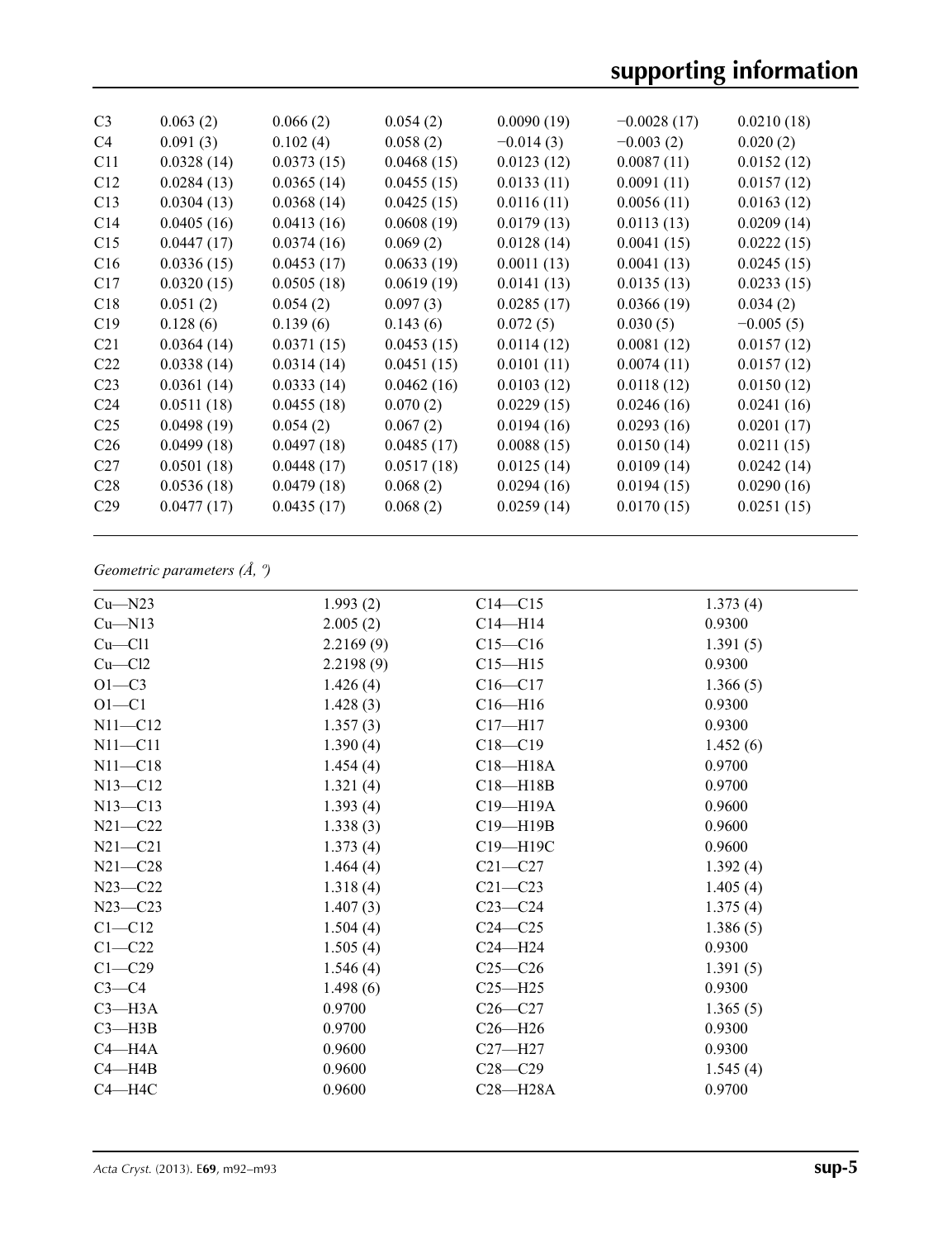| $C11 - C13$                   | 1.386(4)       | $C28 - H28B$       | 0.9700   |
|-------------------------------|----------------|--------------------|----------|
| $C11 - C17$                   | 1.390(4)       | $C29 - H29A$       | 0.9700   |
| $C13 - C14$                   | 1.391(4)       | $C29 - H29B$       | 0.9700   |
|                               |                |                    |          |
| $N23-Cu-N13$                  | 90.45(9)       | $C17-C16-C15$      | 121.9(3) |
| $N23-Cu-C11$                  | 141.12(8)      | $C17 - C16 - H16$  | 119.0    |
| $N13-Cu-C11$                  | 94.14(7)       | $C15 - C16 - H16$  | 119.0    |
| $N23-Cu-C12$                  | 100.17(7)      | $C16 - C17 - C11$  | 116.5(3) |
| $N13-Cu-C12$                  | 143.67(8)      | $C16 - C17 - H17$  | 121.8    |
| $Cl1-Cu-Cl2$                  | 98.64(4)       | $C11 - C17 - H17$  | 121.8    |
| $C3 - 01 - C1$                | 116.9(2)       | $C19 - C18 - N11$  | 112.5(4) |
| $C12 - N11 - C11$             | 106.7(2)       | $C19 - C18 - H18A$ | 109.1    |
| $C12 - N11 - C18$             | 129.1(3)       | N11-C18-H18A       | 109.1    |
| $C11 - N11 - C18$             | 124.2(2)       | $C19 - C18 - H18B$ | 109.1    |
| $C12 - N13 - C13$             | 106.1(2)       | $N11 - C18 - H18B$ | 109.1    |
| $C12 - N13 - Cu$              | 130.38(19)     | H18A-C18-H18B      | 107.8    |
| $C13 - N13 - Cu$              | 123.17(18)     | $C18 - C19 - H19A$ | 109.5    |
| $C22 - N21 - C21$             | 107.9(2)       | C18-C19-H19B       | 109.5    |
| $C22 - N21 - C28$             | 114.1(2)       | H19A-C19-H19B      | 109.5    |
| $C21 - N21 - C28$             | 138.0(3)       | C18-C19-H19C       | 109.5    |
| $C22 - N23 - C23$             | 104.6(2)       | H19A-C19-H19C      | 109.5    |
| $C22 - N23 - Cu$              | 118.62(19)     | H19B-C19-H19C      | 109.5    |
| $C23 - N23 - Cu$              | 136.46(19)     | $N21 - C21 - C27$  | 132.3(3) |
| $O1 - C1 - C12$               | 112.2(2)       | $N21 - C21 - C23$  | 105.3(2) |
| $O1 - C1 - C22$               | 110.5(2)       | $C27 - C21 - C23$  | 122.3(3) |
| $C12-C1-C22$                  |                | $N23 - C22 - N21$  |          |
| $O1 - C1 - C29$               | 110.3(2)       | $N23 - C22 - C1$   | 113.5(3) |
| $C12-C1-C29$                  | 104.6(2)       | $N21 - C22 - C1$   | 135.6(3) |
| $C22-C1-C29$                  | 118.8(2)       |                    | 110.7(2) |
|                               | 99.6(2)        | $C24 - C23 - C21$  | 120.1(3) |
| $O1 - C3 - C4$<br>$O1-C3-H3A$ | 107.8(4)       | $C24 - C23 - N23$  | 131.1(3) |
| $C4-C3-H3A$                   | 110.1          | $C21 - C23 - N23$  | 108.8(2) |
|                               | 110.1          | $C23-C24-C25$      | 117.9(3) |
| $O1-C3-H3B$                   | 110.1<br>110.1 | $C23-C24-H24$      | 121.1    |
| $C4-C3-H3B$                   |                | $C25-C24-H24$      | 121.1    |
| $H3A - C3 - H3B$              | 108.5          | $C24 - C25 - C26$  | 121.0(3) |
| $C3-C4-H4A$                   | 109.5          | $C24-C25-H25$      | 119.5    |
| $C3-C4-HAB$                   | 109.5          | $C26 - C25 - H25$  | 119.5    |
| HA—C4—H4B                     | 109.5          | $C27-C26-C25$      | 122.5(3) |
| $C3-C4-H4C$                   | 109.5          | $C27-C26-H26$      | 118.8    |
| HA—C4—H4C                     | 109.5          | $C25-C26-H26$      | 118.8    |
| H4B-C4-H4C                    | 109.5          | $C26-C27-C21$      | 116.2(3) |
| $C13 - C11 - C17$             | 122.0(3)       | $C26 - C27 - H27$  | 121.9    |
| $C13 - C11 - N11$             | 106.4(2)       | $C21 - C27 - H27$  | 121.9    |
| $C17 - C11 - N11$             | 131.6(3)       | $N21 - C28 - C29$  | 100.3(2) |
| $N13 - C12 - N11$             | 112.2(2)       | $N21 - C28 - H28A$ | 111.7    |
| $N13 - C12 - C1$              | 122.2(2)       | C29-C28-H28A       | 111.7    |
| $N11 - C12 - C1$              | 125.5(2)       | N21-C28-H28B       | 111.7    |
| $C11 - C13 - C14$             | 120.9(3)       | C29-C28-H28B       | 111.7    |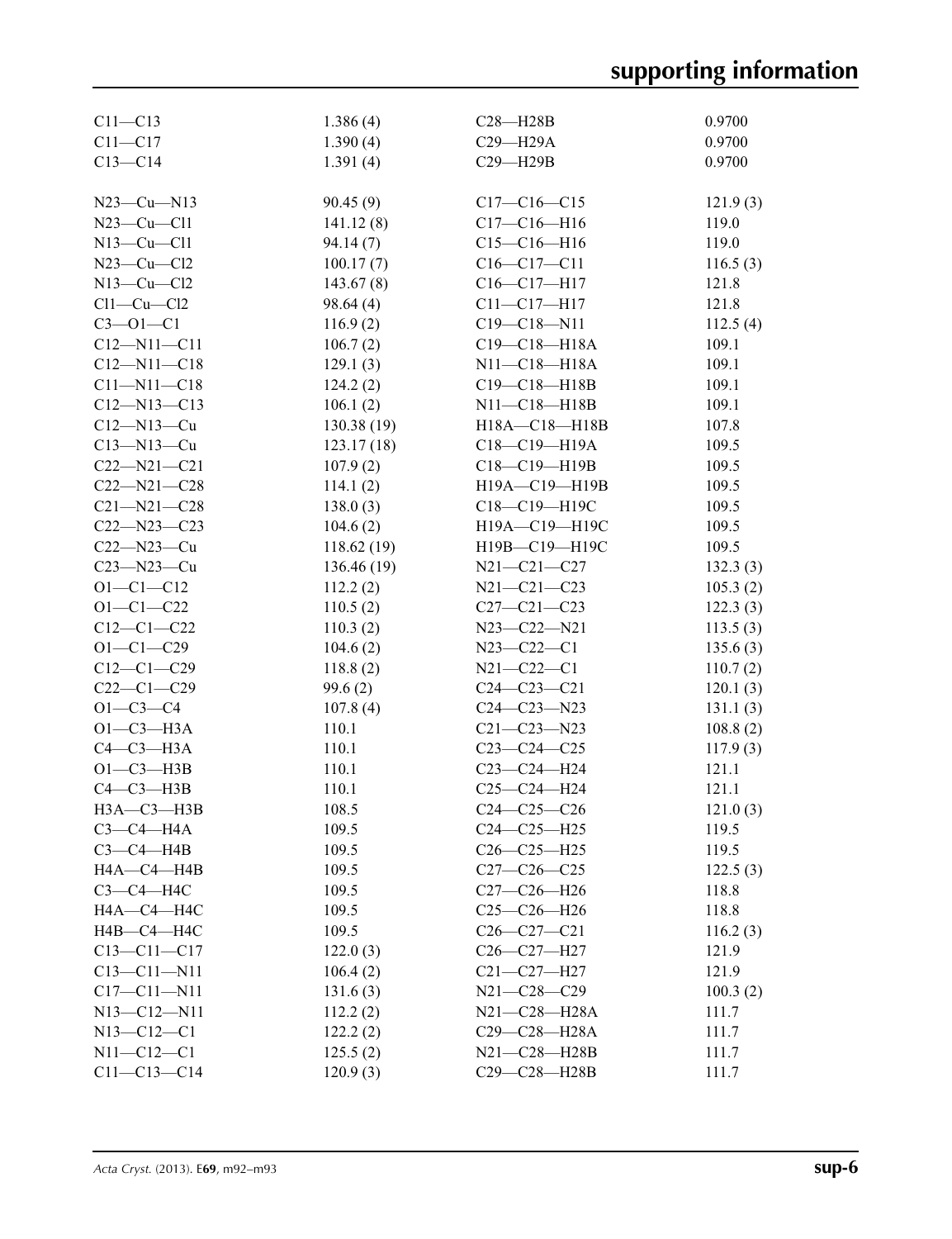| $C11 - C13 - N13$            | 108.6(2)    | $H28A - C28 - H28B$                                 | 109.5       |
|------------------------------|-------------|-----------------------------------------------------|-------------|
| $C14 - C13 - N13$            | 130.4(3)    | $C28 - C29 - C1$                                    | 106.2(2)    |
| $C15-C14-C13$                | 116.8(3)    | C <sub>28</sub> -C <sub>29</sub> -H <sub>29</sub> A | 110.5       |
| $C15-C14-H14$                | 121.6       | $C1-C29-H29A$                                       | 110.5       |
| $C13-C14-H14$                | 121.6       | C28-C29-H29B                                        | 110.5       |
| $C14-C15-C16$                | 121.9(3)    | $Cl$ -C29-H29B                                      | 110.5       |
| $C14 - C15 - H15$            | 119.1       | H29A-C29-H29B                                       | 108.7       |
| $C16-C15-H15$                | 119.1       |                                                     |             |
|                              |             |                                                     |             |
| $N23-Cu-N13-C12$             | 25.1(3)     | $C14-C15-C16-C17$                                   | $-0.8(5)$   |
| $Cl1-Cu-N13-C12$             | $-116.3(2)$ | $C15-C16-C17-C11$                                   | 0.8(5)      |
| $Cl2$ — $Cu$ — $N13$ — $Cl2$ | 133.1(2)    | $C13-C11-C17-C16$                                   | 0.3(5)      |
| $N23-Cu-N13-C13$             | $-162.5(2)$ | N11-C11-C17-C16                                     | $-177.3(3)$ |
| $Cl1-Cu-N13-C13$             | 56.1(2)     | $C12 - N11 - C18 - C19$                             | 83.6(5)     |
| $Cl2-Cu-N13-C13$             | $-54.5(3)$  | $C11 - N11 - C18 - C19$                             | $-92.7(5)$  |
| $N13-Cu-N23-C22$             | $-15.8(2)$  | $C22 - N21 - C21 - C27$                             | 176.2(3)    |
| $Cl1-Cu-N23-C22$             | 81.4(2)     | $C28 - N21 - C21 - C27$                             | $-2.1(6)$   |
| $Cl2-Cu-N23-C22$             | $-160.9(2)$ | $C22 - N21 - C21 - C23$                             | $-0.8(3)$   |
| $N13-Cu-N23-C23$             | 156.1(3)    | $C28 - N21 - C21 - C23$                             | $-179.1(3)$ |
| $Cl1-Cu-N23-C23$             | $-106.8(3)$ | $C23 - N23 - C22 - N21$                             | $-1.5(3)$   |
| $Cl2-Cu-N23-C23$             | 11.0(3)     | $Cu$ —N23—C22—N21                                   |             |
|                              |             | $C23 - N23 - C22 - C1$                              | 172.72(19)  |
| $C3 - 01 - C1 - C12$         | $-51.1(3)$  |                                                     | 173.0(3)    |
| $C3 - 01 - C1 - C22$         | 72.5(3)     | $Cu$ —N23—C22—C1                                    | $-12.8(4)$  |
| $C3 - 01 - C1 - C29$         | 178.8(3)    | $C21 - N21 - C22 - N23$                             | 1.5(3)      |
| $C1 - 01 - C3 - C4$          | $-174.3(3)$ | C28-N21-C22-N23                                     | $-179.8(3)$ |
| $C12 - N11 - C11 - C13$      | $-0.1(3)$   | $C21 - N21 - C22 - C1$                              | $-174.4(2)$ |
| $C18 - N11 - C11 - C13$      | 176.9(3)    | $C28 - N21 - C22 - C1$                              | 4.3(3)      |
| $C12 - N11 - C11 - C17$      | 177.8(3)    | $O1-C1-C22-N23$                                     | $-86.1(4)$  |
| $C18 - N11 - C11 - C17$      | $-5.2(5)$   | $C12-C1-C22-N23$                                    | 38.5(4)     |
| $C13 - N13 - C12 - N11$      | $-1.3(3)$   | $C29-C1-C22-N23$                                    | 164.2(3)    |
| $Cu$ —N13—C12—N11            | 172.07(19)  | $O1 - C1 - C22 - N21$                               | 88.5(3)     |
| $C13 - N13 - C12 - C1$       | $-178.6(3)$ | $C12-C1-C22-N21$                                    | $-146.9(2)$ |
| $Cu$ —N13—C12—C1             | $-5.2(4)$   | $C29-C1-C22-N21$                                    | $-21.1(3)$  |
| $C11 - N11 - C12 - N13$      | 0.9(3)      | N21-C21-C23-C24                                     | 177.6(3)    |
| $C18 - N11 - C12 - N13$      | $-175.9(3)$ | $C27-C21-C23-C24$                                   | 0.2(5)      |
| $C11 - N11 - C12 - C1$       | 178.1(3)    | $N21 - C21 - C23 - N23$                             | $-0.1(3)$   |
| $C18 - N11 - C12 - C1$       | 1.3(5)      | $C27-C21-C23-N23$                                   | $-177.5(3)$ |
| $O1-C1-C12-N13$              | 97.8(3)     | $C22 - N23 - C23 - C24$                             | $-176.4(3)$ |
| $C22-C1-C12-N13$             | $-25.9(4)$  | $Cu$ —N23—C23—C24                                   | 11.0(5)     |
| $C29-C1-C12-N13$             | $-139.9(3)$ | $C22 - N23 - C23 - C21$                             | 0.9(3)      |
| $O1 - C1 - C12 - N11$        | $-79.1(3)$  | $Cu$ —N23—C23—C21                                   | $-171.7(2)$ |
| $C22-C1-C12-N11$             | 157.2(3)    | $C21 - C23 - C24 - C25$                             | $-0.9(5)$   |
| $C29-C1-C12-N11$             | 43.2(4)     | $N23 - C23 - C24 - C25$                             | 176.1(3)    |
| $C17-C11-C13-C14$            | $-1.4(5)$   | $C23-C24-C25-C26$                                   | 1.0(5)      |
| $N11 - C11 - C13 - C14$      | 176.7(3)    | $C24-C25-C26-C27$                                   | $-0.2(5)$   |
| $C17-C11-C13-N13$            | $-178.8(3)$ | $C25-C26-C27-C21$                                   | $-0.6(5)$   |
| $N11 - C11 - C13 - N13$      | $-0.7(3)$   | N21-C21-C27-C26                                     | $-176.0(3)$ |
| $C12 - N13 - C13 - C11$      | 1.2(3)      | $C23-C21-C27-C26$                                   | 0.6(4)      |